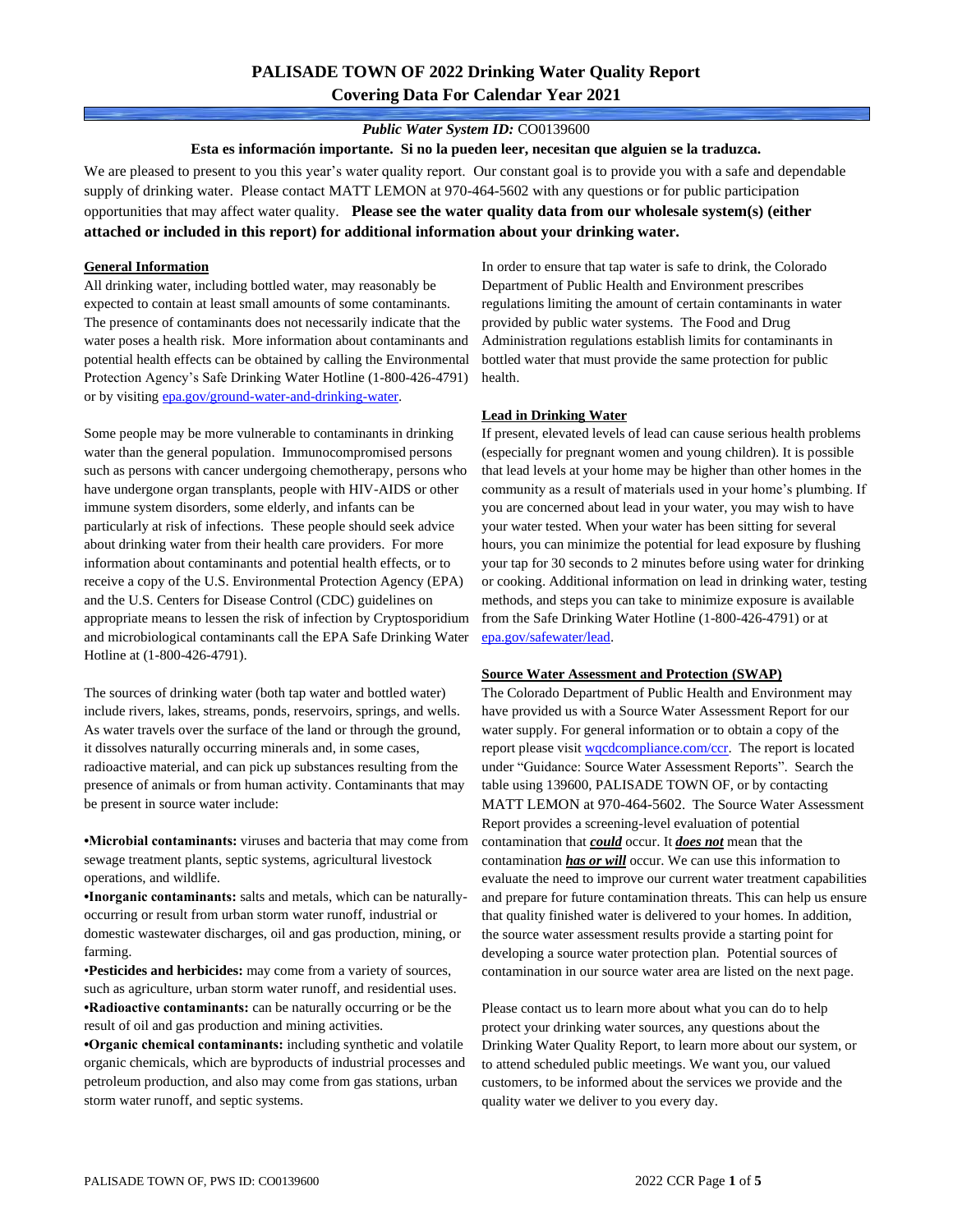# **Our Water Sources**

| <b>Sources (Water Type - Source Type)</b>                                                                                                                                                                                                                                                                                                                                                                                                                                                                                                                                                                                                                                          | <b>Potential Source(s) of Contamination</b>                                       |
|------------------------------------------------------------------------------------------------------------------------------------------------------------------------------------------------------------------------------------------------------------------------------------------------------------------------------------------------------------------------------------------------------------------------------------------------------------------------------------------------------------------------------------------------------------------------------------------------------------------------------------------------------------------------------------|-----------------------------------------------------------------------------------|
| RAPID CREEK SPRING 5 (Groundwater UDI Surface Water-Spring)<br>RAPID CREEK SPRING 1 (Groundwater UDI Surface Water-Spring)<br>RAPID CREEK SPRING 2 (Groundwater UDI Surface Water-Spring)<br>UPPER RESERVOIR SPRING 2 (Groundwater UDI Surface Water-<br>Spring)<br>CRYSTAL SPRING (Groundwater UDI Surface Water-Spring)<br>UPPER RAPID CREEK SPRING (Groundwater UDI Surface Water-<br>Spring)<br>PURCHASED WATER FROM UTE CO0139791 (Surface Water-<br>Consecutive Connection)<br>MIDDLE RESERVOIR SPRING (Groundwater UDI Surface Water-<br>Spring)<br>PALISADE SPRING 1 (Groundwater UDI Surface Water-Spring)<br>RAPID CREEK SPRING 3 (Groundwater UDI Surface Water-Spring) |                                                                                   |
| RAPID CREEK SPRING 4 (Groundwater UDI Surface Water-Spring)<br>ROCK SPRINGS (Groundwater UDI Surface Water-Spring)<br>UPPER RAPID CREEK INTAKE (Surface Water-Intake)<br>KRUZEN SPRING 1 (Groundwater UDI Surface Water-Spring)<br>LOWER COTTONWOOD CREEK INTAKE (Surface Water-Intake)                                                                                                                                                                                                                                                                                                                                                                                            | Pasture / Hay, Deciduous Forest, Evergreen Forest, Oil / Gas<br>Wells, Road Miles |
| LOWER RAPID CREEK INTAKE (Surface Water-Intake)<br>PALISADE SPRING 3 (Groundwater UDI Surface Water-Spring)<br>KRUZEN SPRING 2 (Groundwater UDI Surface Water-Spring)<br>KRUZEN SPRING 3 (Groundwater UDI Surface Water-Spring)<br>MIDDLE COTTONWOOD CREEK INTAKE (Surface Water-Intake)<br>UPPER COTTONWOOD CREEK INTAKE (Surface Water-Intake)<br>COTTONWOOD SPRING 1 (Groundwater UDI Surface Water-                                                                                                                                                                                                                                                                            |                                                                                   |
| Spring)<br>MUD SPRING (Groundwater UDI Surface Water-Spring)<br>RAPID CREEK SPRING 6 (Groundwater UDI Surface Water-Spring)<br>COTTONWOOD SPRING 2 (Groundwater UDI Surface Water-<br>Spring)<br>PALISADE SPRING 2 (Groundwater UDI Surface Water-Spring)<br>UPPER RESERVOIR SPRING 1 (Groundwater UDI Surface Water-<br>Spring)<br>BIG SPRING (Groundwater UDI Surface Water-Spring)                                                                                                                                                                                                                                                                                              |                                                                                   |
|                                                                                                                                                                                                                                                                                                                                                                                                                                                                                                                                                                                                                                                                                    |                                                                                   |

## **Terms and Abbreviations**

- **Maximum Contaminant Level (MCL)** − The highest level of a contaminant allowed in drinking water.
- **Treatment Technique (TT)** − A required process intended to reduce the level of a contaminant in drinking water.
- **Health-Based** − A violation of either a MCL or TT.
- **Non-Health-Based** − A violation that is not a MCL or TT.
- **Action Level (AL)** − The concentration of a contaminant which, if exceeded, triggers treatment and other regulatory requirements.
- **Maximum Residual Disinfectant Level (MRDL)** − The highest level of a disinfectant allowed in drinking water. There is convincing evidence that addition of a disinfectant is necessary for control of microbial contaminants.
- **Maximum Contaminant Level Goal (MCLG)** − The level of a contaminant in drinking water below which there is no known or expected risk to health. MCLGs allow for a margin of safety.
- **Maximum Residual Disinfectant Level Goal (MRDLG)** − The level of a drinking water disinfectant, below which there is no known or expected risk to health. MRDLGs do not reflect the benefits of the use of disinfectants to control microbial contaminants.
- **Violation (No Abbreviation)** − Failure to meet a Colorado Primary Drinking Water Regulation.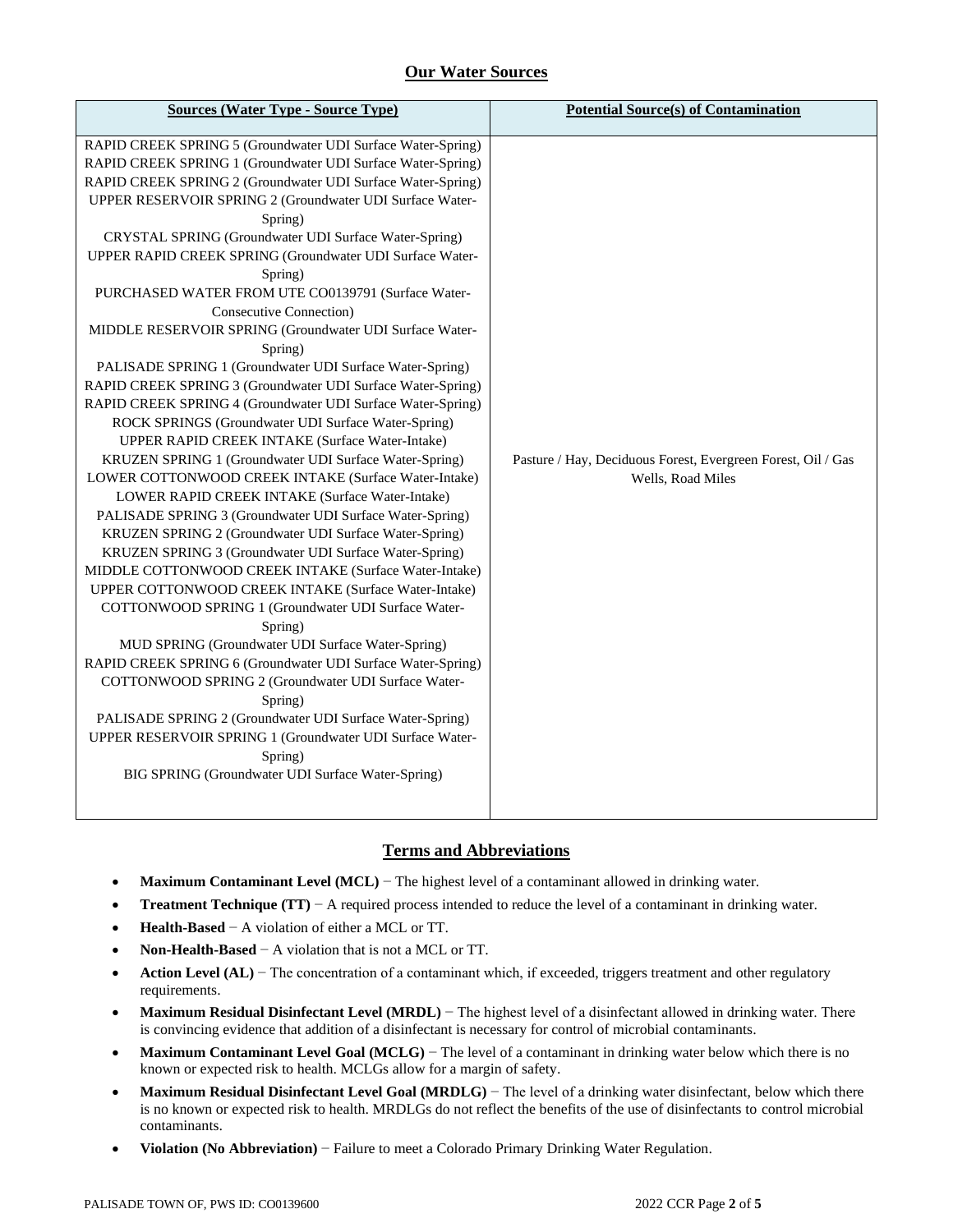- **Formal Enforcement Action (No Abbreviation)** − Escalated action taken by the State (due to the risk to public health, or number or severity of violations) to bring a non-compliant water system back into compliance.
- **Variance and Exemptions (V/E)** − Department permission not to meet a MCL or treatment technique under certain conditions.
- **Gross Alpha (No Abbreviation)** − Gross alpha particle activity compliance value. It includes radium-226, but excludes radon 222, and uranium.
- **Picocuries per liter (pCi/L)** Measure of the radioactivity in water.
- **Nephelometric Turbidity Unit (NTU)** − Measure of the clarity or cloudiness of water. Turbidity in excess of 5 NTU is just noticeable to the typical person.
- **Compliance Value (No Abbreviation)** Single or calculated value used to determine if regulatory contaminant level (e.g. MCL) is met. Examples of calculated values are the 90<sup>th</sup> Percentile, Running Annual Average (RAA) and Locational Running Annual Average (LRAA).
- **Average (x-bar)** − Typical value.
- **Range (R)**  $-$  Lowest value to the highest value.
- **Sample Size (n)** − Number or count of values (i.e. number of water samples collected).
- **Parts per million = Milligrams per liter (ppm = mg/L)** − One part per million corresponds to one minute in two years or a single penny in \$10,000.
- **Parts per billion = Micrograms per liter (ppb = ug/L)** − One part per billion corresponds to one minute in 2,000 years, or a single penny in \$10,000,000.
- **Not Applicable**  $(N/A)$  Does not apply or not available.
- **Level 1 Assessment** A study of the water system to identify potential problems and determine (if possible) why total coliform bacteria have been found in our water system.
- **Level 2 Assessment** A very detailed study of the water system to identify potential problems and determine (if possible) why an E. coli MCL violation has occurred and/or why total coliform bacteria have been found in our water system on multiple occasions.

## **Detected Contaminants**

PALISADE TOWN OF routinely monitors for contaminants in your drinking water according to Federal and State laws. The following table(s) show all detections found in the period of January 1 to December 31, 2021 unless otherwise noted. The State of Colorado requires us to monitor for certain contaminants less than once per year because the concentrations of these contaminants are not expected to vary significantly from year to year, or the system is not considered vulnerable to this type of contamination. Therefore, some of our data, though representative, may be more than one year old. Violations and Formal Enforcement Actions, if any, are reported in the next section of this report.

**Note:** Only detected contaminants sampled within the last 5 years appear in this report. If no tables appear in this section then no contaminants were detected in the last round of monitoring.

| Disinfectants Sampled in the Distribution System<br><b>TT Requirement:</b> At least 95% of samples per period (month or quarter) must be at least 0.2 ppm $OR$<br>If sample size is less than 40 no more than 1 sample is below 0.2 ppm<br><b>Typical Sources:</b> Water additive used to control microbes |                                      |                                                                            |          |                              |                        |             |  |  |
|------------------------------------------------------------------------------------------------------------------------------------------------------------------------------------------------------------------------------------------------------------------------------------------------------------|--------------------------------------|----------------------------------------------------------------------------|----------|------------------------------|------------------------|-------------|--|--|
| <b>Disinfectant</b><br><b>Name</b>                                                                                                                                                                                                                                                                         | <b>Time Period</b><br><b>Results</b> |                                                                            |          | <b>Sample</b><br><b>Size</b> | TТ<br><b>Violation</b> | <b>MRDL</b> |  |  |
| Chlorine                                                                                                                                                                                                                                                                                                   | December, 2021                       | <b>Lowest period percentage of samples</b><br>meeting TT requirement: 100% | $\Omega$ | 4                            | N <sub>0</sub>         | $4.0$ ppm   |  |  |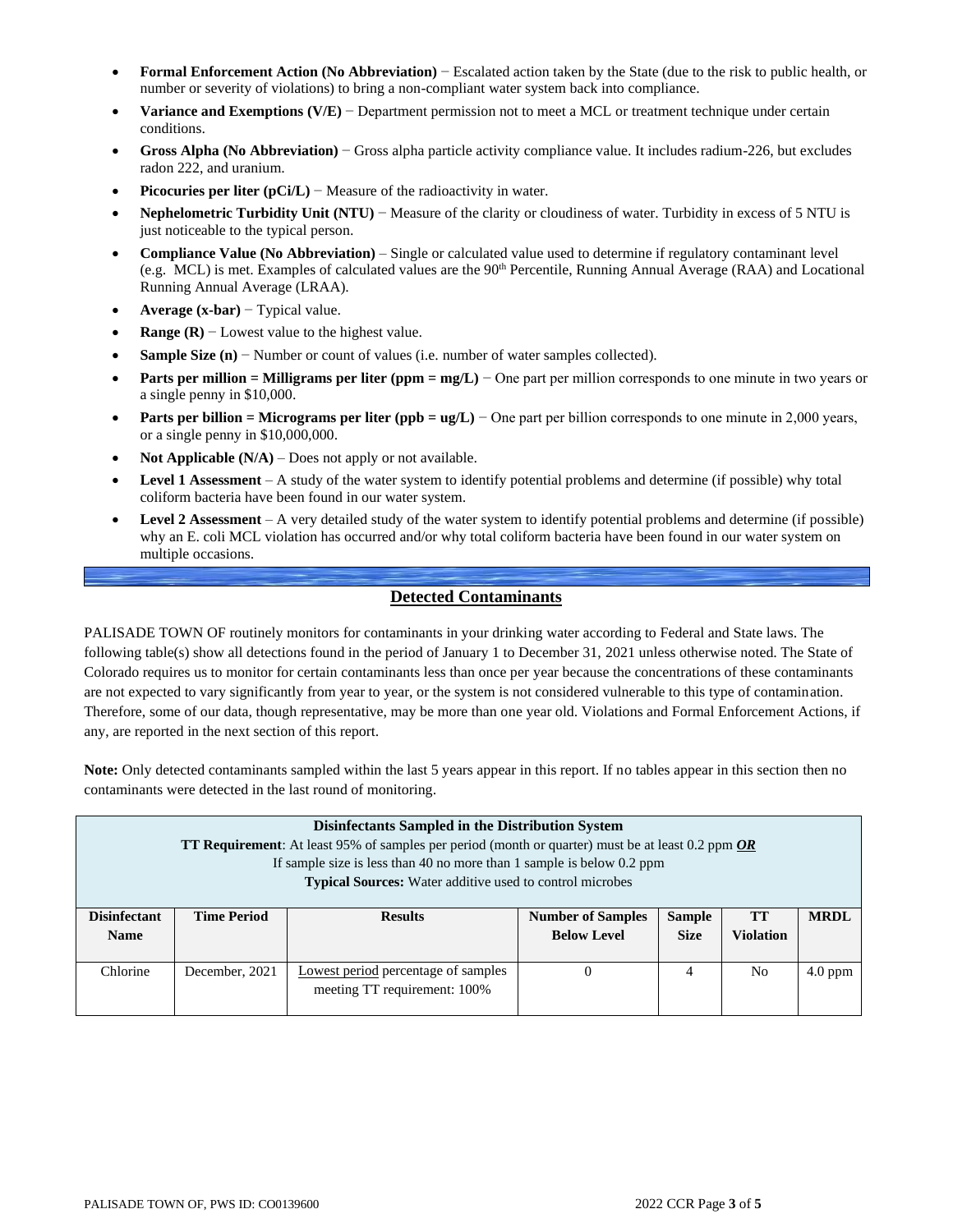| Disinfection Byproducts Sampled in the Distribution System |      |         |                       |                              |                           |            |             |                                |                                             |
|------------------------------------------------------------|------|---------|-----------------------|------------------------------|---------------------------|------------|-------------|--------------------------------|---------------------------------------------|
| <b>Name</b>                                                | Year | Average | Range<br>$Low - High$ | <b>Sample</b><br><b>Size</b> | Unit of<br><b>Measure</b> | <b>MCL</b> | <b>MCLG</b> | <b>MCL</b><br><b>Violation</b> | <b>Typical Sources</b>                      |
| Total<br>Haloacetic<br>Acids<br>(HAA5)                     | 2021 | 25.4    | 13.6 to 34.1          | $\overline{4}$               | ppb                       | 60         | N/A         | N <sub>o</sub>                 | Byproduct of drinking<br>water disinfection |
| Total<br>Trihalome<br>thanes<br>(TTHM)                     | 2021 | 34.28   | 16.6 to 47.7          | 4                            | ppb                       | 80         | N/A         | N <sub>0</sub>                 | Byproduct of drinking<br>water disinfection |

| <b>Summary of Turbidity Sampled at the Entry Point to the Distribution System</b> |                    |                                                                                             |                                                                       |                  |                |  |  |  |  |
|-----------------------------------------------------------------------------------|--------------------|---------------------------------------------------------------------------------------------|-----------------------------------------------------------------------|------------------|----------------|--|--|--|--|
| Contaminant                                                                       | <b>Sample</b>      | <b>Level Found</b>                                                                          | <b>TT Requirement</b>                                                 | <b>TT</b>        | <b>Typical</b> |  |  |  |  |
| <b>Name</b>                                                                       | Date               |                                                                                             |                                                                       | <b>Violation</b> | <b>Sources</b> |  |  |  |  |
| Turbidity                                                                         | Date/Month:<br>Mar | Highest single measurement:<br>$0.164$ NTU                                                  | Maximum 0.5 NTU for any single<br>measurement                         | N <sub>0</sub>   | Soil Runoff    |  |  |  |  |
| Turbidity                                                                         | Month:<br>Dec      | Lowest monthly percentage of<br>samples meeting TT requirement<br>for our technology: 100 % | In any month, at least 95% of<br>samples must be less than 0.1<br>NTU | N <sub>0</sub>   | Soil Runoff    |  |  |  |  |

| <b>Inorganic Contaminants Sampled at the Entry Point to the Distribution System</b> |      |         |                  |               |                |            |             |                  |                                                                                                            |
|-------------------------------------------------------------------------------------|------|---------|------------------|---------------|----------------|------------|-------------|------------------|------------------------------------------------------------------------------------------------------------|
| Contaminant                                                                         | Year | Average | Range            | <b>Sample</b> | Unit of        | <b>MCL</b> | <b>MCLG</b> | <b>MCL</b>       | <b>Typical Sources</b>                                                                                     |
| <b>Name</b>                                                                         |      |         | $Low - High$     | <b>Size</b>   | <b>Measure</b> |            |             | <b>Violation</b> |                                                                                                            |
| Nitrate                                                                             | 2021 | 0.44    | $0.44$ to $0.44$ |               | ppm            | 10         | 10          | N <sub>o</sub>   | Runoff from<br>fertilizer use:<br>leaching from<br>septic tanks,<br>sewage; erosion of<br>natural deposits |